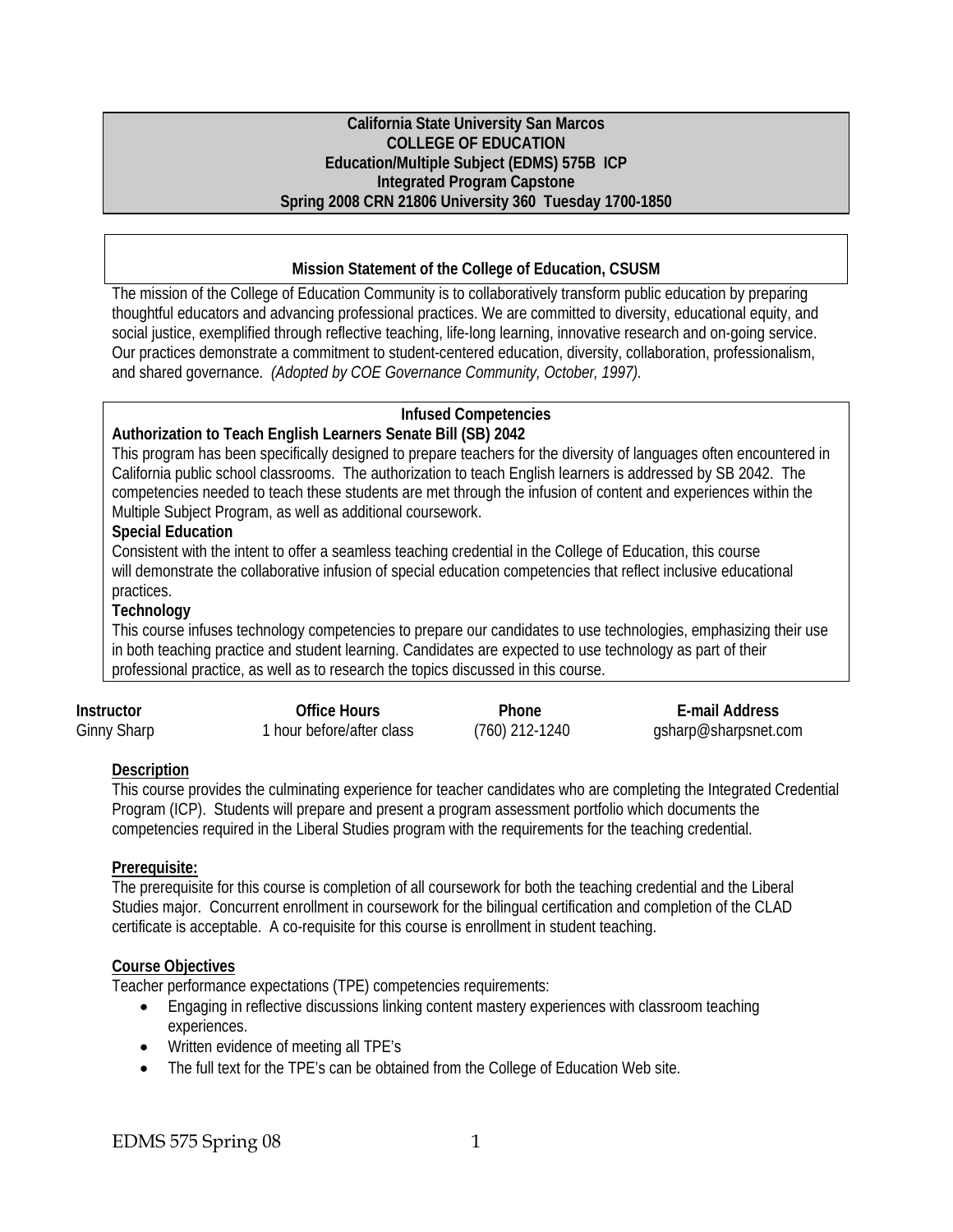• Prepare an electronic assessment portfolio providing evidence of meeting credential and liberal studies major requirements. The portfolio must be submitted through Task Stream (www.taskstream.com) for evaluation.

#### **Plagiarism**

As an educator, it is expected that each student will do his/her own work, and contribute equally to group projects and processes. Plagiarism or cheating is unacceptable under any circumstances. If you are in doubt about whether your work is paraphrased or plagiarized see the Plagiarism Prevention for Students website http://library.csusm.edu/plagiarism/index.html. If there are questions about academic honesty, please consult the University catalog

#### **CSUSM Academic Honesty Policy**

Students will be expected to adhere to standards of academic honesty and integrity, as outlined in the Student Academic Honesty Policy. All written work and oral assignments must be original work. All ideas/materials that are borrowed from other sources must have appropriate references to the original sources. Any quoted material should give credit to the source and be punctuated with quotation marks.

Students are responsible for honest completion of their work including examinations. There will be no tolerance for infractions. If you believe there has been an infraction by someone in the class, please bring it to the instructor's attention. The instructor reserves the right to discipline any student for academic dishonesty in accordance with the general rules and regulations of the university. Disciplinary action may include the lowering of grades and/or the assignment of a failing grade for an exam, assignment, or the class as a whole."

Incidents of Academic Dishonesty will be reported to the Dean of Students. Sanctions at the University level may include suspension or expulsion from the University.

#### **All-University Writing Requirement:**

In keeping with the All-University Writing Requirement, all 3 unit courses must have a writing component of at least 2,500 words. This will be met through written reactions and reflections related to assigned readings/assignments.

#### **Grading Policy**

- Successful completion of the portfolio demonstrating competence in the Teaching Performance Expectations
- Participation in discussion

#### **Course Format**

This course will take place in a virtual environment less the three face to face sessions in which attendance is required. Two TPEs will be required to be completed in draft form each week. This MUST be done in order to earn weekly points AND to pass the course. Points lost CAN NOT be made up and thus it is imperative that you remain on schedule. Submitting revised TPEs DO NOT count for a TPE submission for a new week TPEs are due on the Tuesday due date and will be graded the days following the due date. All feedback will take place in Taskstream and communication with the professor via email. Please pay close attention to the deadlines as April  $8th$  will be the cutoff date. If all TPEs are not submitted by this date you will not be able to pass the course and will need to re-register.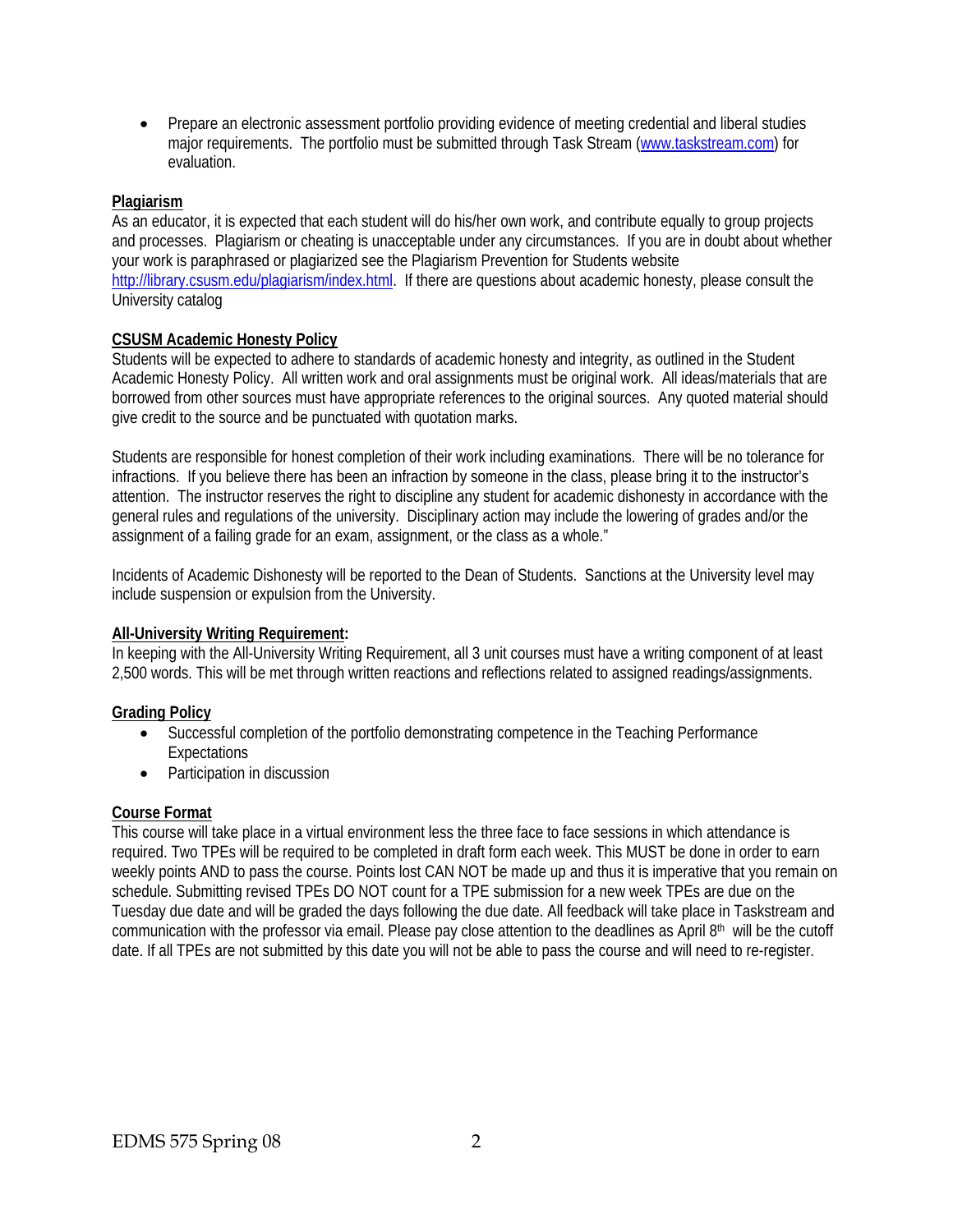#### **California Standards for the Teaching Profession (CSTP) Teaching Performance Expectations (TPEs)**

**A. Making Subject Matter Comprehensible to Students**  TPE 1A: Subject-specific pedagogical skills for Multiple Subject Teaching assignments Each content area is one TPE Teaching in the Multiple Subject Assignment: Reading Language Arts, Math, Science, Social Studies **B. Assessing Student Learning**  TPE 2: Monitoring student learning during instruction TPE 3: Interpretation and use of assessment **C. Engaging and Supporting Students in Learning**  TPE 4: Making content accessible TPE 5: Student engagement TPE 6: Developmentally appropriate teaching practices TPE 6 A: Developmentally appropriate teaching practices in K-3 TPE 6 B: Developmentally appropriate teaching practices in 4-8 TPE 6 D: Developmentally Appropriate Teaching Practices for Special Education (CSUSM) TPE 7: Teaching English Language Learners **D. Planning Instruction and Designing Learning Experiences**  TPE 8: Learning about students TPE 9: Instructional planning **E. Creating and Maintaining Effective Environments for Student Learning**  TPE 10: Instructional time TPE 11: Social environment **F. Developing as a Professional**  TPE 12: Professional, legal, and ethical obligations TPE 13: Professional growth TPE 14: Educational technology TPE 15: Social Justice TPE 16: Biliteracy

## **There is a total of 21 TPE's that must be completed and 22 if you are getting your BCLAD plus Home Page. Task Guidelines for Taskstream**

The purpose of the portfolio is to assess how well you meet the TPEs. Although all the artifacts you place (more than 1 per TPE) in your portfolio have been assessed/graded by your professors, it is not clear if you have a thorough understanding of the TPEs and can make the connection between the assignments completed in class with the teaching you have experienced and the TPEs. Your task to write a cogent reflective essay for each TPE on how the artifacts you have chosen provide evidence that shows you have demonstrated meeting each TPE. Each narrative must include a: a) description b) analysis and c) reflection.

**NOTE**: Do not wait until the last minute to make your corrections. Make corrections and send them back as soon as you can to avoid a bottleneck at the end. **REMEMBER** corrections do not count for the two TPEs due each week

**Responses to TPE's:** It is important to recognize that the TPEs are threaded throughout the credential program, as a whole, and are addressed multiple times in each course. Each assigned response will relate to course assignments, discussions, field placements, and/or readings that provide a deeper understanding of the specified TPE. As you write, the goal is to describe your learning as it relates to the TPE, to analyze artifacts (assignments) and explain how they are evidence of your learning, and to reflect on the significance of your learning (the "so what") and where you need to go next related to the TPE. A four paragraph structure will help you develop your response: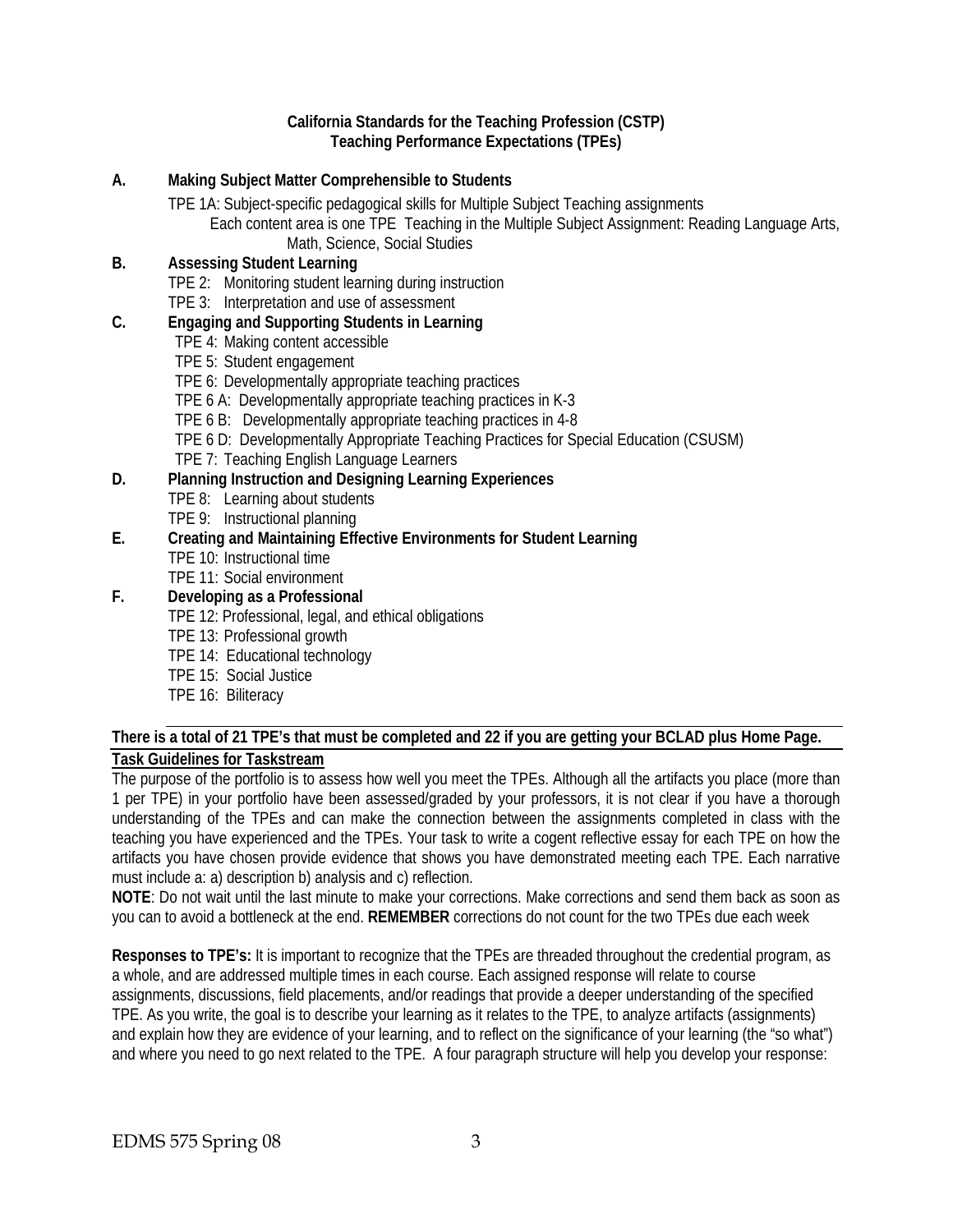- 1<sup>st</sup> paragraph: Introduction to your response that uses the words of the TPE. DO NOT restate the TPE; instead, introduce your reader to the focus of your response as it relates to the TPE. This is basically an extended thesis statement related to the TPE.
- $\bullet$  2<sup>nd</sup> paragraph: Explain how one attached artifact is evidence of your learning related to the TPE. The key here is "evidence." How does this artifact prove that you have learned something specific related to this TPE? Describe, analyze and reflect on your artifact here.
- 3rd paragraph: Explain how another attached artifact is evidence of your learning related to the TPE. Describe, analyze and reflect on your artifact here.
- 4th paragraph: Reflect upon and summarize the significance of your learning overall (connected to the TPE) and explain what you still need to learn related to this TPE. This addresses the "so what?" or "the big picture" of your learning. How does knowing this impact you and students?

TPE 14 will be handled differently than described above. Give a brief introduction of how TPE 14 is important as an instructional tool. In TPE 14 you will keep paragraph 1 and then respond to each sub category using the structure from paragraph 2, though you may have more than one artifact to talk about for each category. When you finish with the sub categories, you will write a reflective paragraph which has the components of paragraph 4.

Please be succinct in your writing; more is NOT better. State your ideas clearly and keep them grounded in the evidence of your learning as represented by your artifacts. When you submit each TPE response, you will receive feedback from the instructor that asks for revision or says that you are done. You will not get full credit for this assignment if you are asked to revise and you do not. Please continue to check your TaskStream portfolio until the instructor says you are done with each TPE response for the course. More details about using TaskStream will be given in class and can be found on WebCT.

Listed below are the TPEs associated with each course. This should help you recall the major assignments in each class and where they fall.

# **EDMS 511/512**

TPE 6d, 9, 10, 14

**EDMS 521/522** TPE 1a, 3, 4, 8 **EDMS 543** TPE 1a, 2 **EDMS 544** TPE 1a, 11 **EDMS 545** TPE 1a, 5 **EDMS 555** TPE 7, 15 **EDMS 571/572** TPE 6a, 6b, 12, 13